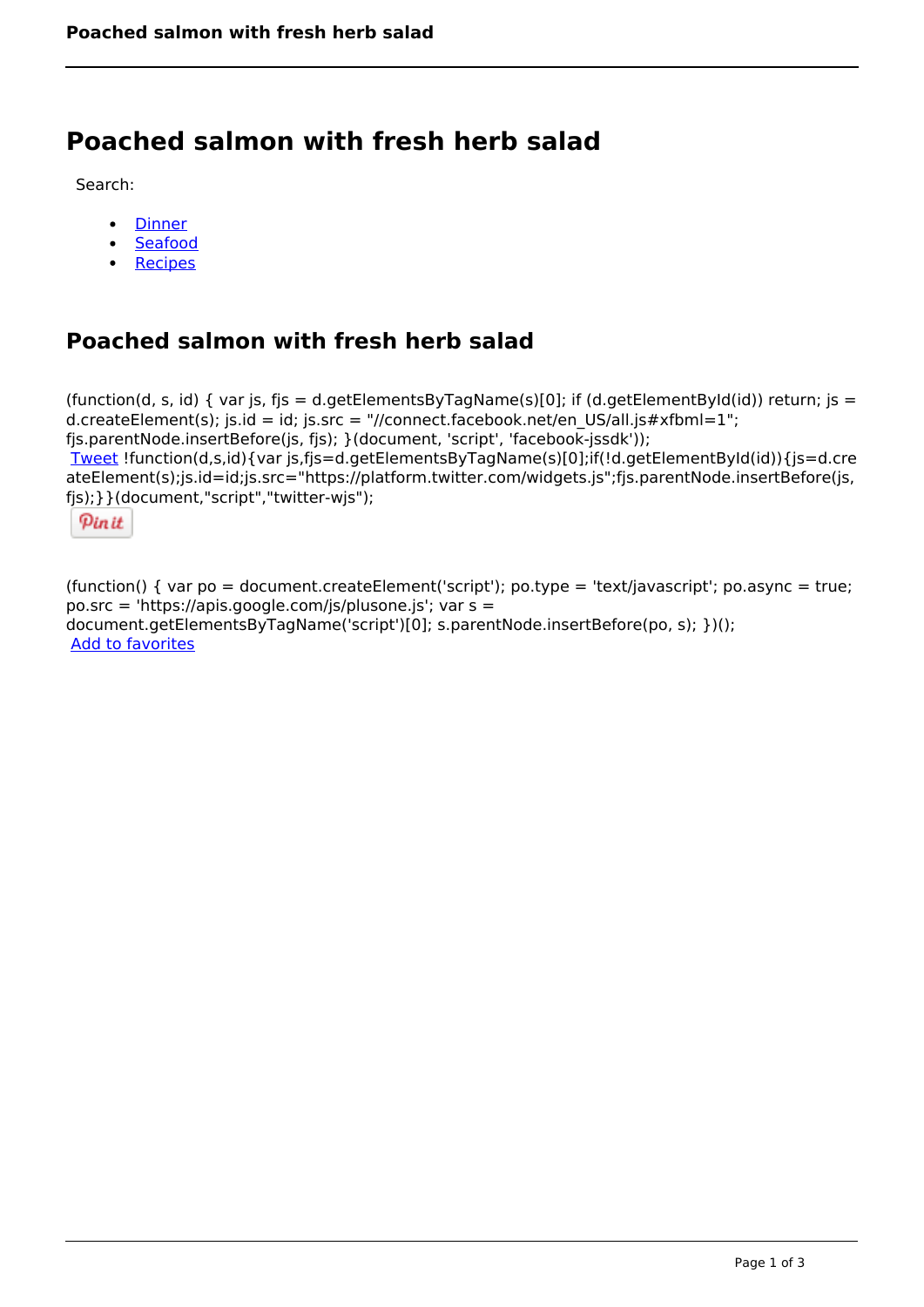

Rate this recipe

3 people are cooking this [Count me in](https://www.naturalhealthmag.com.au/flag/flag/favorites/772?destination=printpdf%2F772&token=e9eaa419cdd3914401857e31f6f9ada8)

Gently cooking salmon in a savoury stock keeps the fish moist and tender. Serve it warm or chilled with the salad of fresh herbs.

## **Ingredients** (serves 4)

- 4 x 100 g salmon fillet, skinned
- 1 tsp plus a pinch of salt, divided
- 2 cups dry white wine
- 2 cups water
- 10 whole black peppercorns
- $\cdot$   $\frac{1}{4}$  tsp crushed red pepper
- 1 bunch fresh mint
- 1 bunch flat-leaf parsley
- 1⁄3 cup thinly sliced shallot
- 2 tbsp extra-virgin olive oil
- Juice of 1 lemon, divided

## **Method**

Season [salmon](http://www.naturalhealthmag.com.au/nourish/salmon-creamy-chive-mash) with one teaspoon salt. Bring wine, water, peppercorns and crushed red pepper to a